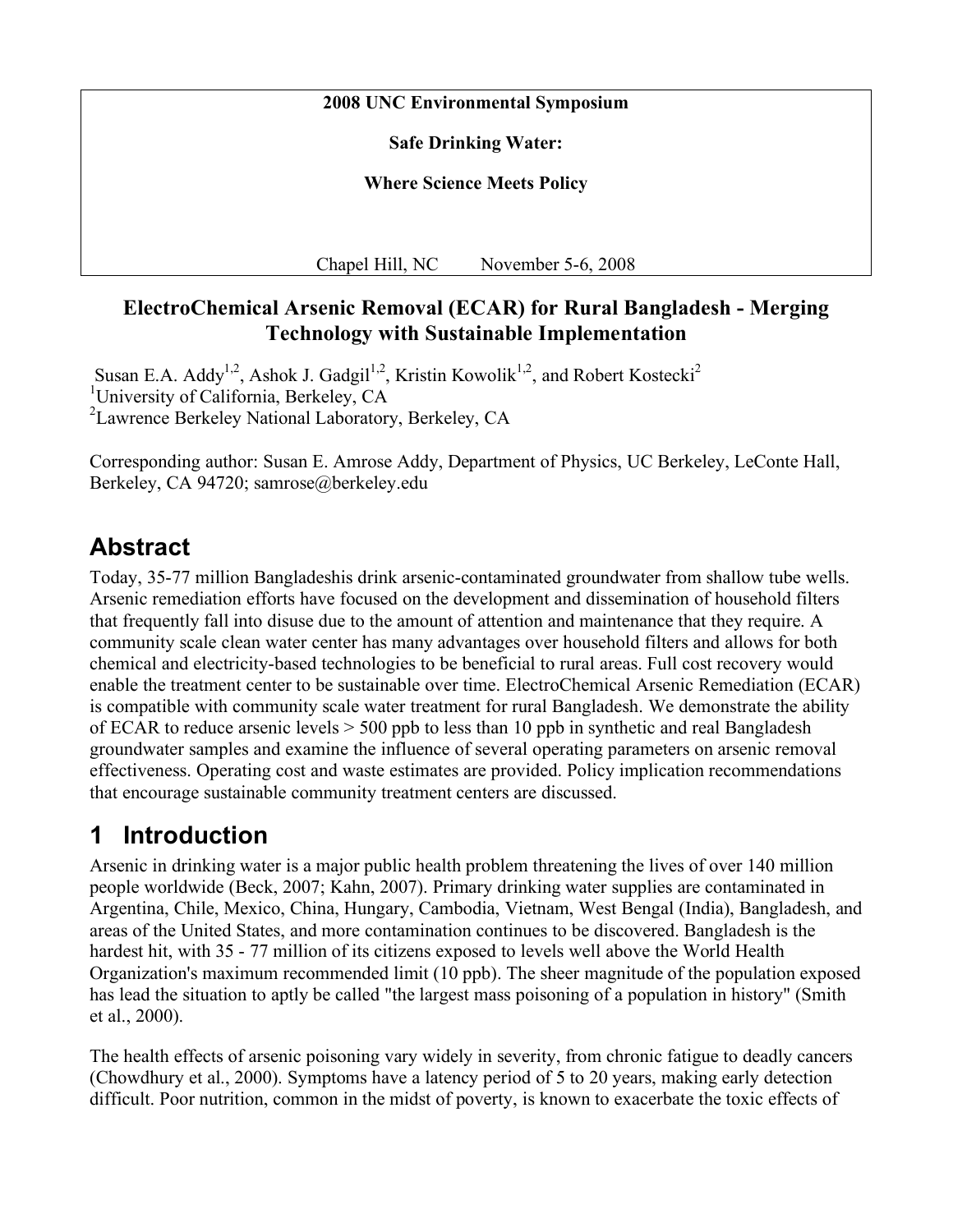arsenic, especially in children (Rahman et al., 2005). Increased health costs, loss of productivity and income, and social exclusion can be perilous to a family at subsistence-level living<sup>1</sup>.

There are two primary categories into which safe water approaches fall - switching to alternative arsenic-free water sources and remediation of arsenic contaminated sources. The former category includes installation of deep tube wells (which are more likely to be arsenic-free), treatment of surface waters (e.g. Pond Sand Filters or shallow dugwells), and rainwater harvesting. Arsenic remediation efforts have primarily focused on household filters for contaminated wells. Arsenic removal is often based on adsorption onto a relatively low-cost chemical sorbent added to the water, such as zero-valent iron, granular ferric hydroxide or activated alumina. Each safe water option varies in capital and recurring costs, levels of maintenance, water quality, water flow-rate, social acceptability and other external factors.

Of the arsenic-free sources, the installation of deep tube wells is a strong preference among users (Hoque et al., 2004). However, deep tube wells are expensive, are only feasible where deep arsenicfree aquifers exist, and must be installed properly to avoid cross-contamination from shallow aquifers. There is also concern that increased pumping from deep aquifers could draw arsenic in from shallow counterparts (Yu, 2003). Household based point-of-use (POU) filters have been plagued by high abandonment rates after a short time (Ahmad et al., 2003; Hoque et al., 2004; Vergara, 2007), due to difficult maintenance or operation, the amount of attention required for operation, and low cultural acceptability. In addition, chemical adsorbents used in filters have limited effectiveness in removing As(III), which makes up about 70-90% of the total arsenic measured in Bangladeshi tube wells (Bhattacharya et al., 2002).

In light of the repeated problems with household filter adoption and the continuing prevalence of arsenic in drinking water in Bangladesh, researchers at LBNL have recognized the need to be innovative in both technology and implementation. This interdisciplinary approach has led to the development of an efficient, effective, and low cost electricity-based technology known as ElectroChemical Arsenic Remediation (ECAR) for rural Bangladesh. This technology has a number of advantages over chemical adsorbents (discussed below) along with some additional challenges, such as the need for electricity. Electricity-based technologies are less appropriate for household filters in rural areas with limited electricity access. However, when partnered with an appropriate community scale implementation scheme, electricity-based technologies such as ECAR can be viable and beneficial to rural areas.

In the following, we present background on ECAR technology as well as initial performance results in synthetic Bangladesh groundwater and real groundwater collected in Bangladesh. We explore the effect of several ECAR operating conditions on removal efficiency and discuss ways that these parameters might be used to optimize efficiency based on local water conditions. We also discuss the advantages, potential risks, and policy implications of one possible implementation scheme - a community clean water center operating under full cost recovery - that is compatible with ECAR technology in rural and potentially non-electrified areas.

 $\overline{a}$ 

 $<sup>1</sup>$  A companion article by Mathieu et al. (this volume) contains a more complete list of health effects and discussion of</sup> welfare costs.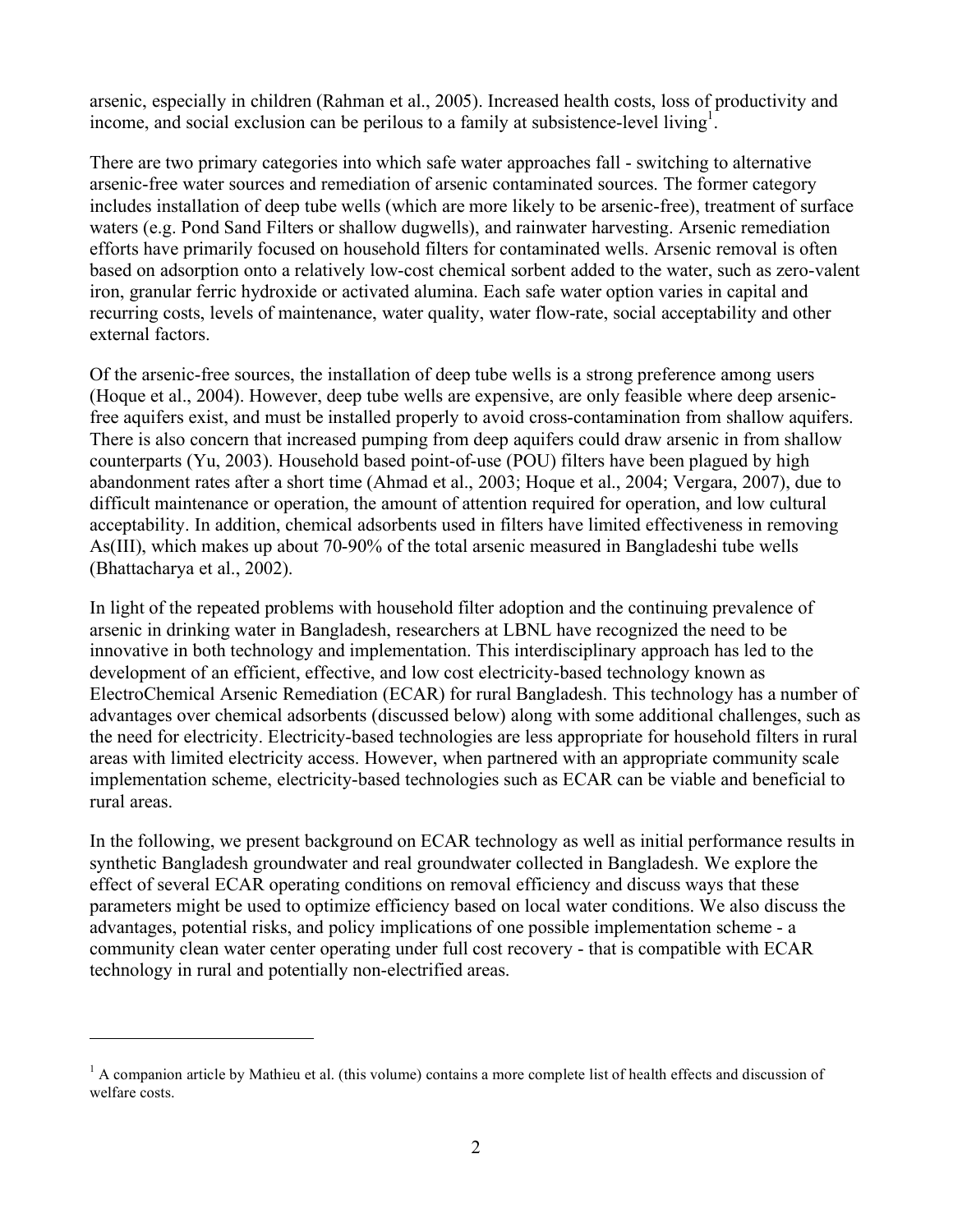# **2 ECAR performance and parameter optimization**

## **2.1** *Background*

 $\overline{a}$ 

In ElectroChemical Arsenic Remediation (ECAR), electricity is used to continuously dissolve iron, forming a combination of corrosion products such as ferric hydroxides, oxyhydroxides, and oxides (i.e. rust). These products together form an electrochemically-generated adsorbent, or EGA, with a high affinity for arsenic. EGA is manufactured at the time of use, eliminating the need for a costly supply chain. In addition, electrochemical processes greatly enhance the arsenic removal capacity (i.e. arsenic removed per unit iron input) of ECAR relative to the chemical addition of ferric salts or metallic iron. This is due to (i) an increase in the rate of rust production (by factors of 10 to 100 over natural rusting rate of metallic iron), and (ii) the rapid electrochemical oxidation of As(III) to the more favorable As(V),which binds much more readily to iron-based adsorbents. Thus employing a small amount of electricity allows for a large increase in efficiency, lower operating costs and production of far less arsenic-laden waste than most chemical adsorbents. In addition, the electrodes are self-cleaning if current is alternated, reducing maintenance and eliminating the need to handle strong alkalies and corrosive acids for regeneration (required of activated alumina and other regenerative adsorbents).

ECAR treatment is closely related to *electrocoagulation*, which has been used to treat wastewater containing arsenic (Balasubramanian and Madhavan, 2001; Hansen et al., 2006), foodstuff (Chen et al., 2000), textile dyes (Vlyssides et al., 2000), and fluorine (Mameri et al., 1998) among others contaminants. Electrocoagulation has also been proposed to treat potable water containing arsenic (Chen, 2004; Holt et al., 2002; Pouet and Grasmick, 1995) and successfully tested in the lab using Indian tap water (Kumar et al., 2004) and in the field using groundwater from La Comarca, Mexico (Parga et al., 2005). ECAR differs from electrocoagulation by the addition of a post-electrolysis mixing stage in which the EGA is allowed to further interact with arsenic without continuous generation. This allows for some increased arsenic removal without consuming additional iron or electricity, improving the efficiency of ECAR.

ECAR treatment is controlled by several operating parameters that could potentially be tuned to local water conditions to maximize arsenic removal capacity. These parameters include *current density* and *charge density*.

Current density is the operating current divided by the active surface area of the electrode (in mA/cm<sup>2</sup>). It affects the composition of corrosion products making up EGA. Different corrosion products may have different affinities for arsenic, and the ability to control the composition of EGA allows for tuning to achieve the most effective adsorbent, a significant advantage over systems based on the natural rusting of zero-valent (i.e. metallic) iron. Design and cost tradeoffs with current density include the required power of an electricity source, which is based in part on operating current<sup>2</sup>, and the time required to achieve a certain dosage of EGA which is in turn related to treatment time.

Charge density is the amount of charge delivered per liter of water treated (in C/L). It is directly related to the amount of iron dissolved into solution, and therefore controls the dosage of EGA applied to the water. Cost tradeoffs include electricity and iron consumption, both of which increase linearly with

 $2$  This is not a direct tradeoff since the surface area of electrode may be manipulated within practical constraints to change the current density without increasing the operating current.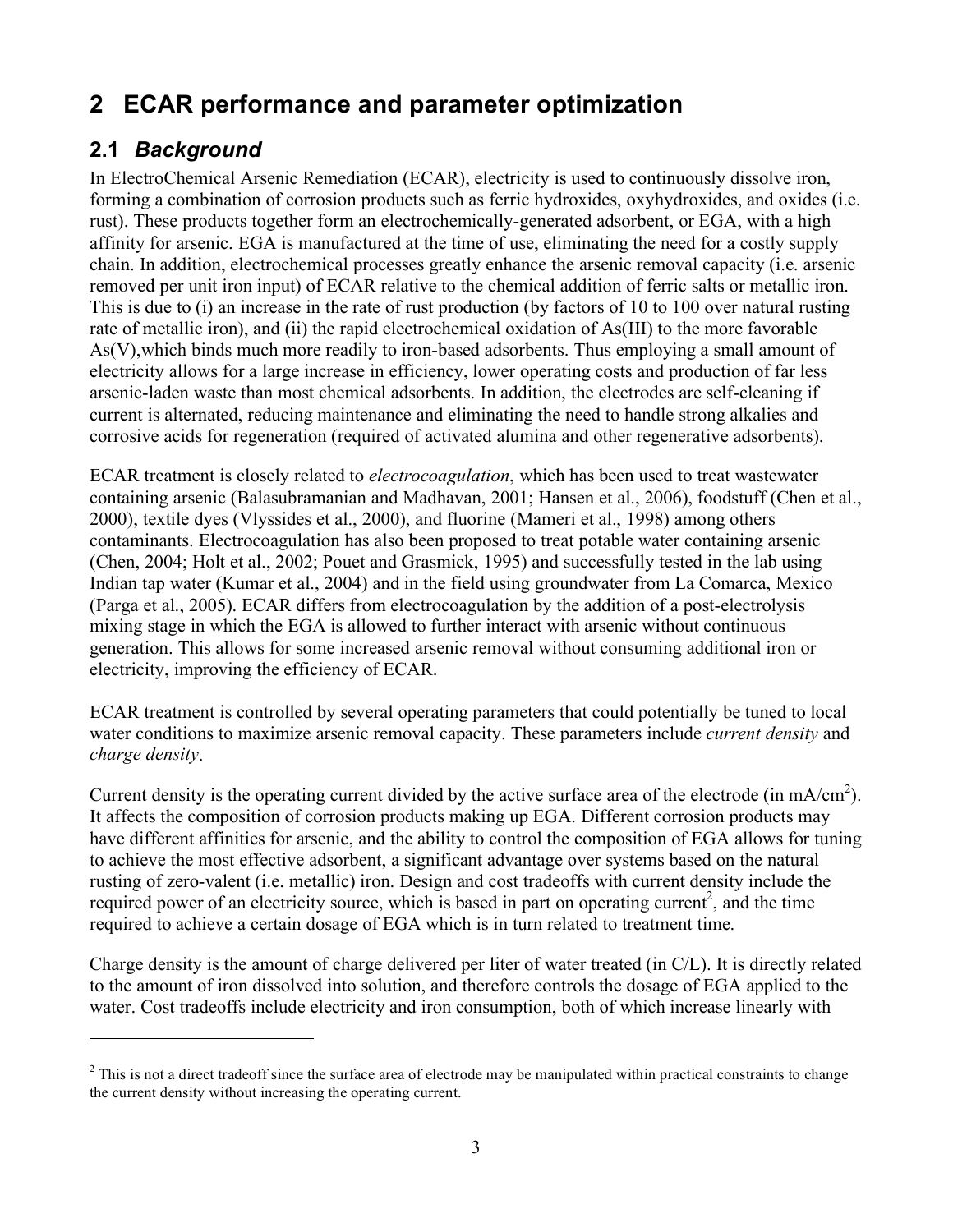charge density. The current density and charge density both depend on the operating current and are related to each other according to the following:

$$
q = jT_{cp}(A/V) \tag{1}
$$

surface area and the solution volume in the electrochemical cell. where  $q$  is the charge density,  $j$  is the current density,  $T_{cp}$  is the current processing time (i.e. the amount of time that current flows between the electrodes), and *A/V* is the ratio between the active electrode

Several researchers have looked at the effect of current density and charge density on removal efficiency in electrocoagulation. Chen et al. (2000) reported no effect of current density on oil and grease removal (pH 2.4, typical of wastewaters). Kumar et al. (2004) similarly reported no effect on arsenic removal efficiency within a range of  $j = 0.65 - 1.53$  mA/cm<sup> $\sim$ </sup>2 (pH 6-8). Both Chen et al. (2000) and Kumar et al. (2004) named charge density as the major factor determining removal efficiency in electrocoagulation.

Several ions common in groundwaters, such as bicarbonate, phosphate, and silicate, have been known to decrease the arsenic removal capacity of iron-based adsorbents (Meng et al., 2000). These ions are found in abundance in the groundwaters of Bangladesh (BGS, 2001). However, to the authors' knowledge, prior to this work the parameters of electrocoagulation have not been systematically tested in the groundwater environment of Bangladesh.

### **2.2** *Methods*

*Synthetic Bangladesh groundwater*: Batch experiments were performed with synthetic, arsenic-spiked groundwater designed to mimic the main characteristics of Bangladesh groundwater according to the British Geological Survey (BGS, 2001). The average arsenic concentration of prepared batches was 560  $+/-$  30 ppb, of which 290  $+/-$  20 ppb is As(III). The total composition is shown in Table 1.

| (mg/L) | Si<br>(mg/L) | $SO_4^2$<br>(mg/L) | Ċа<br>(mg/L) | Mg<br>(mg/L) | Cl<br>(mg/L) | Na<br>(mg/L) | HCO <sub>3</sub><br>(mg/L) | pH            | As <sub>TOT</sub><br>$(\mu\text{g}/\text{L})$ | As(III)<br>$(\mu g/L)$ |
|--------|--------------|--------------------|--------------|--------------|--------------|--------------|----------------------------|---------------|-----------------------------------------------|------------------------|
|        | 19.5         |                    | 61           |              | 25           | 138          | 275                        | $7.0 \pm 0.2$ | $560 \pm 30$                                  | $290 \pm 20$           |

**Table 1: Composition of synthetic Bangladesh groundwater. Note that**  $1 \mu g/L = 1$ **ppb.** 

*Batch Experiments using synthetic groundwater:* Batch experiments were performed in an electrochemical cell using an iron anode and copper electrode. Contaminated water was treated in 3 liter batches using a galvanostatic current. Treated solution was stirred for an additional 60 minutes with no electrodes. All tests were duplicated and the results averaged.

*Batch tests using real Bangladesh groundwater:* Groundwater samples were obtained from several arsenic contaminated tube wells in rural villages of Jhikargachha, Abhaynagar, and Sonargaon Upazilas in Bangladesh. One liter of water from each well was collected after approximately 5 minutes of pumping (to avoid bacterial contamination and oxygenated water in the well head) and stored in tightly capped polyethylene bottles filled to the brim. Sample bottles were stored in a cool dark place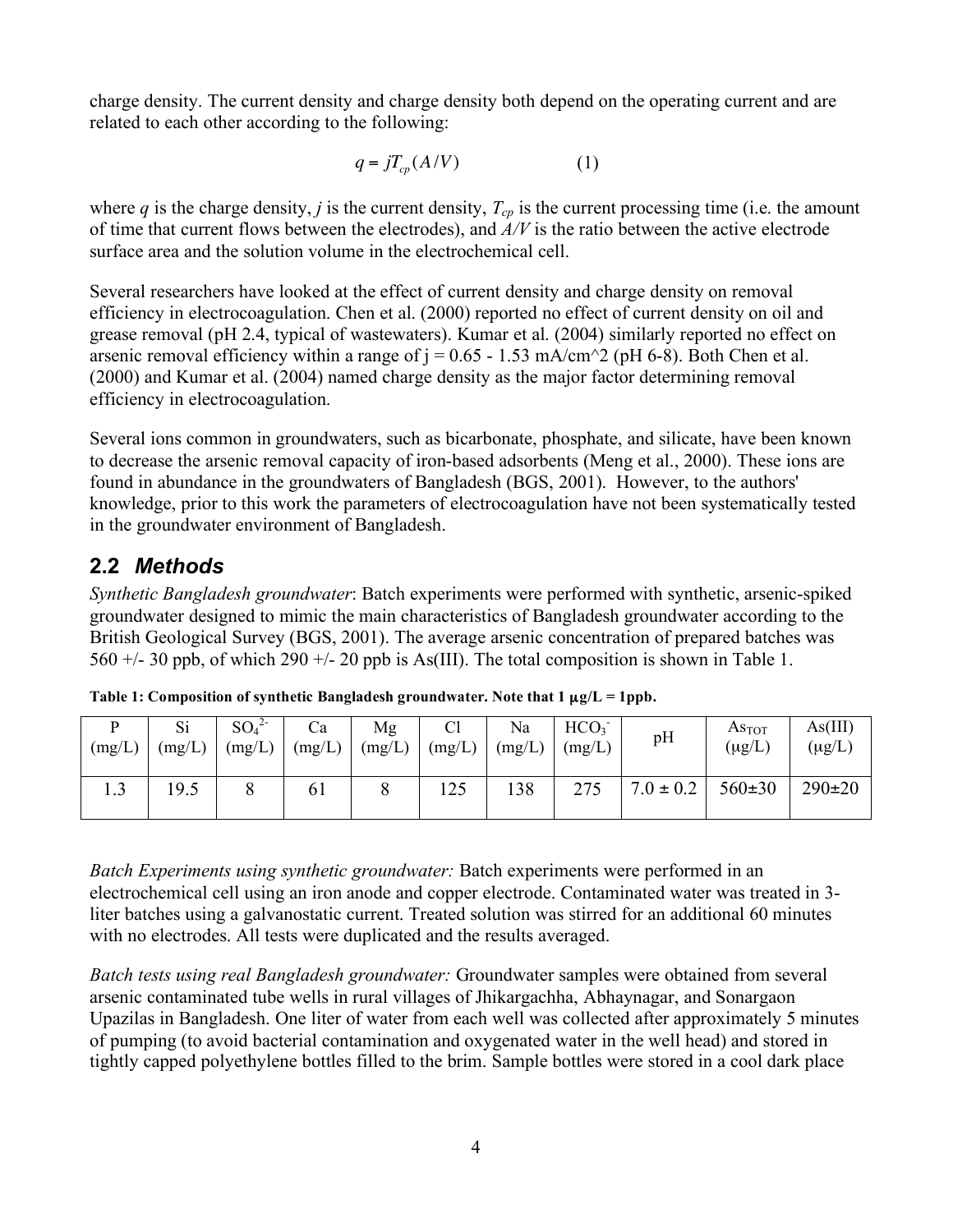(to avoid algae growth and photo-oxidation) for approximately two weeks before testing<sup>3</sup>. Initial arsenic concentrations at the time of collection ranged from 350- 700 ppb, however concentrations measured immediately before treatment were 100-500 ppb. This is likely due to arsenic complexation with naturally precipitating iron compounds already present in the groundwater. Indeed, a brown precipitate (characteristic of iron hydroxides) appeared in the samples a few hours after collection. Arsenic removal capacity was assessed with respect to the arsenic concentration immediately before treatment. The applied charge density was double or more the charge density required to remove equivalent amounts of arsenic in synthetic groundwater. The treatment process was similar to that described above, with the exception of an older cell design that physically separated the cathode from the anode using a Schott porous glass frit filter. Internal tests showed no difference in arsenic removal between the two cell designs.

*Chemical Analysis:* Aqueous arsenic concentrations were determined by inductively coupled plasma (ICP) mass spectroscopy (Curtis & Tompkins, Ltd Analytical Laboratory, Berkeley, CA) with a reported accuracy of 10%. The background concentration of arsenic in our deionized water was found to be negligible.

### **2.3** *Results*

 $\overline{a}$ 

### **2.3.1 Batch tests in synthetic Bangladesh groundwater**

Synthetic Bangladesh groundwater spiked with 300 ppb As(III) and 300 ppb As(V) was treated at current densities  $J = 0.02$ , 1.1 and 5.0 mA/cm<sup>2</sup>. Figure 1 shows that the arsenic concentration in each case was reduced to the WHO limit or below after passing a charge density of *q* = 25, 150, and 175 C/L respectively. Contrary to the results of Kumar et al. (2004) and Chen at al. (2000), Figure 1 shows a clear distinction in removal capacity (in ppb-removed per coulomb) with current density. In fact, treatment at current density  $0.02 \text{ mA/cm}^2$  appears to have a removal capacity six times higher than treatment at 1.1 mA/cm<sup>2</sup> - a significant increase. This discrepancy with Kumar et al. (2004) could be due to the narrow range of current densities probed by the group  $(J = 0.65 - 1.53 \text{ mA/cm}^2)$ . Because the current density is expected to affect the composition of the adsorbent, the removal capacity is likely to be constant over certain ranges of current density (with roughly the same composition), rather than a continuous function of current density. In addition, these ranges would be specific to the contaminant in question. The general findings of Chen et al. (2000), who used oil and grease, could be irrelevant in this case.

The discrepancy could also be due to some influence of current processing time,  $T_{cn}$ , which is independent of charge density.  $T_{cp}$  affects certain electrochemical processes that can affect arsenic removal, such as electrochemical oxidation of As(III) and coagulation enhanced by the electric field. This potential effect is a subject of ongoing research.

 $3$  Note that a lag time between water collection and testing is very undesirable due to chemical changes that can occur during storage. In this case, a delay was unavoidable due to a lack of adequate testing facilities in the field.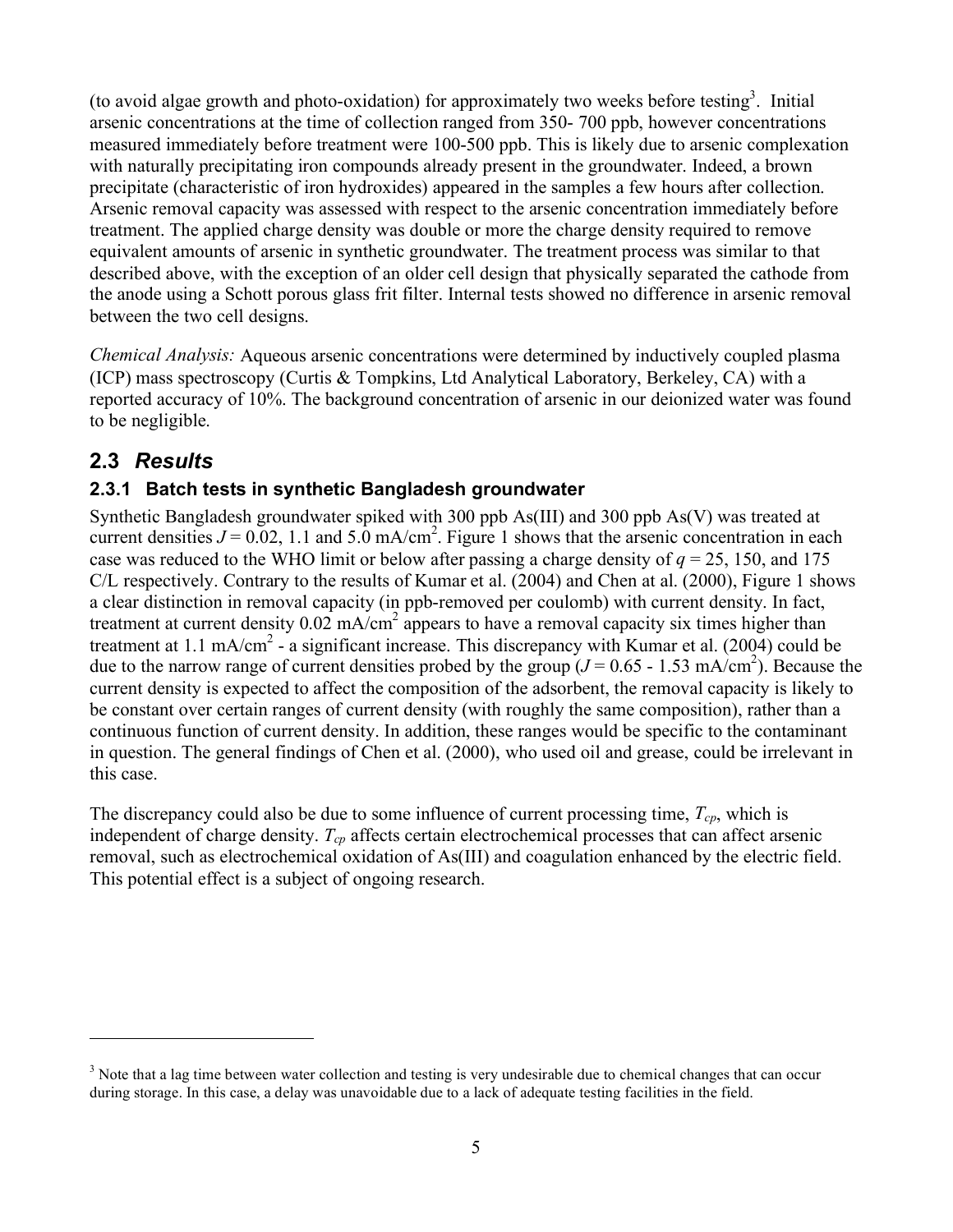

**Figure 1: Arsenic concentration (left axis) and percent arsenic removed (right axis) as a function of charge density after ECAR treatment of synthetic Bangladesh groundwater operated at three different current densities. Initial arsenic concentration was 540 ppb (the y-axis above is scaled down to show detail near the WHO limit of 10 ppb). The WHO recommended limit (10 ppb) and legal Bangladesh limit (50 ppb) are shown as dashed and dotted lines respectively.**

These results suggest that current density and charge density are both important parameters governing the performance of ECAR treatment in Bangladesh groundwater. It is worthwhile to note that some or all of the changes in removal capacity at different current densities may be due to background electrochemical processes, such as oxygen evolution, that may become more prevalent at higher current densities. In this case, the composition of EGA may not change, but the diversion of electrons to alternate processes would diminish the amount of iron dissolved into the water relative to lower current densities, thereby diminishing the amount of arsenic removed. Causes for the observed trends are being investigated currently.

#### **2.3.2 Batch tests using real Bangladesh groundwater**

In addition to synthetic Bangladesh groundwater, ECAR was used to treat real arsenic-contaminated groundwater from three sub-districts of Bangladesh, including Jhikargachha, Abhaynagar, and Sonargaon. Pre- and post- treatment arsenic concentrations are shown in Figure 2 for the tube well water as well as synthetic Bangladesh groundwater treated at the same time using the same electrochemical cell. Pre-treatment arsenic concentrations in the tube well samples ranged from 93 - 510 ppb. The high concentration is greater than that measured in 96% of contaminated tube wells in Bangladesh (BGS, 2001). In every case, ECAR was able to reduce arsenic concentrations below the WHO recommended limit of 10 ppb.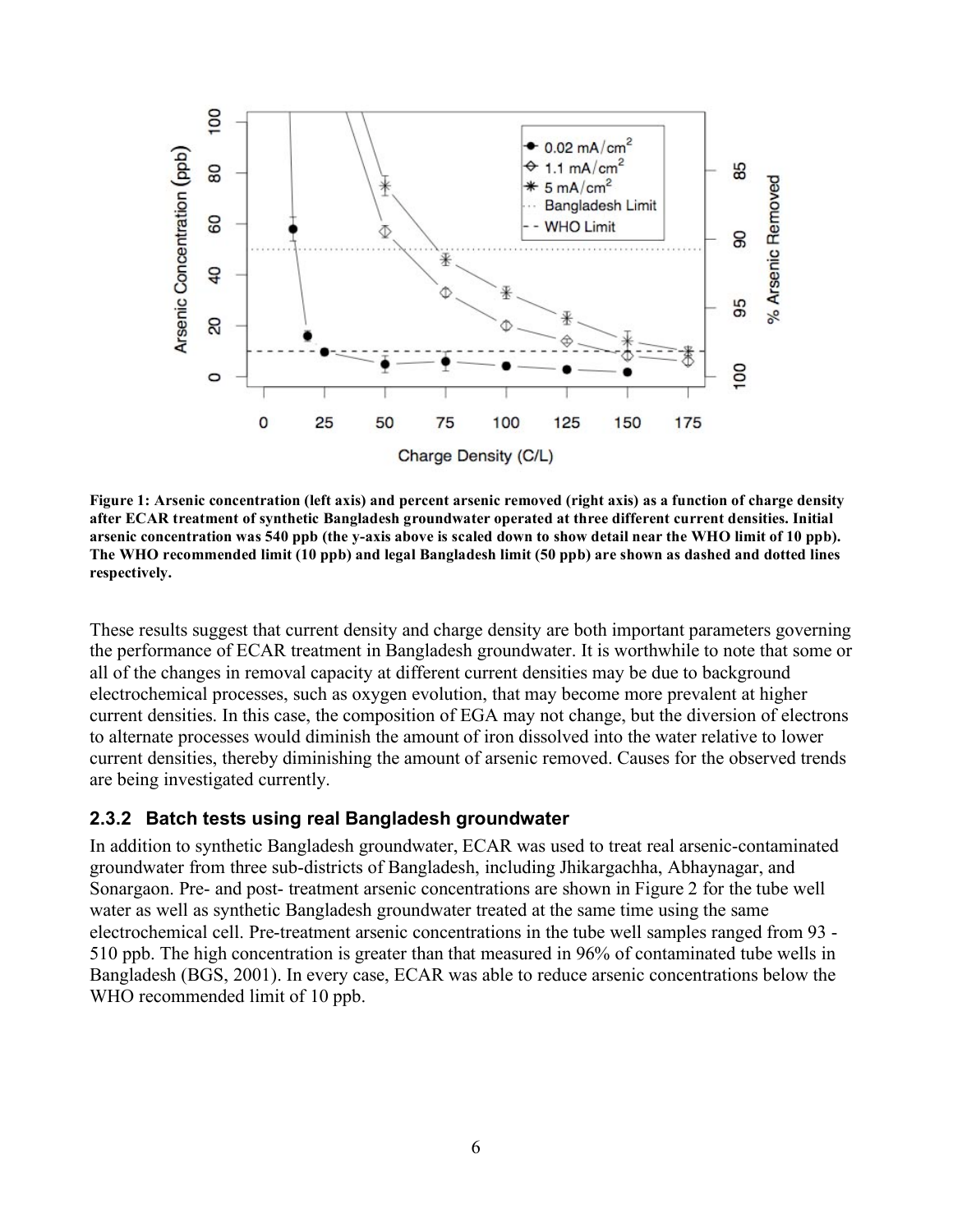

**Figure 2: Initial and post-ECAR treatment arsenic concentrations for groundwater taken from four contaminated tube wells in Bangladesh (TW 1 - 4) along with synthetic Bangladesh groundwater (SBGW) for comparison. Tube well water was collected from villages in Jhikargachha, Abhaynagar, and Sonargaon Upazilas in Bangladesh. ECAR treatment conditions varied. The dashed line represents the WHO recommended limit (10 ppb).** 

### **2.4** *Operating costs and waste estimates*

Operating cost estimates are possible based on research results suggesting a dosage of *q* = 150 C/L at *J*  $= 1.1 \text{ mA/cm}^2$  for Bangladesh groundwater. Exact operating conditions (current and voltage) will depend on the final electrode area and available voltage sources. However, if we assume a 12V source (i.e. a car battery or photovoltaic system) and an operating current of 1 amp (assuming a reasonable electrode area of ~1000 cm<sup>2</sup>), we find that the power consumption per liter is 5⋅10<sup>-4</sup> kWh. Assuming the highest price scenario, and using US \$0.50 per kWh for photovoltaic electricity (PV) and 10 liters/person/day for drinking water, this amounts to \$0.0025 per person *per day*. Costs can be further reduced by tailoring the treatment to local water conditions, including the initial arsenic concentration and amount of bicarbonate, phosphate, and silicate present in the groundwater.

The cost of the iron electrode itself, the only consumable in the process, can be factored in. Passing 150 C/L dissolves 290 mg Fe/person/day (assuming all becomes  $Fe^{3+}$ , and 10 L/person/day). Using the cost of iron nails in Bangladesh<sup>4</sup> (US \$4.40/kg) this adds about \$0.0013/person/day to the cost of ECAR treatment, meaning the total cost of operation with PV (including consumables) is \$0.0038 per person *per day*, well below US 1¢.The total cost per household per year (assuming a 6 person household) is US \$8.32.

In the ECAR process, arsenic-laden EGA sludge is separated from potable water and must be disposed. During lab tests, the sludge produced from treatment at 150 C/L extrapolated to 10 liters per person per day amounts to only 120 grams/person/year. This is significantly less than the waste produced by many point-of-use household filters.

 $\overline{a}$ 

<sup>&</sup>lt;sup>4</sup> Based on 2006 prices in Dhaka.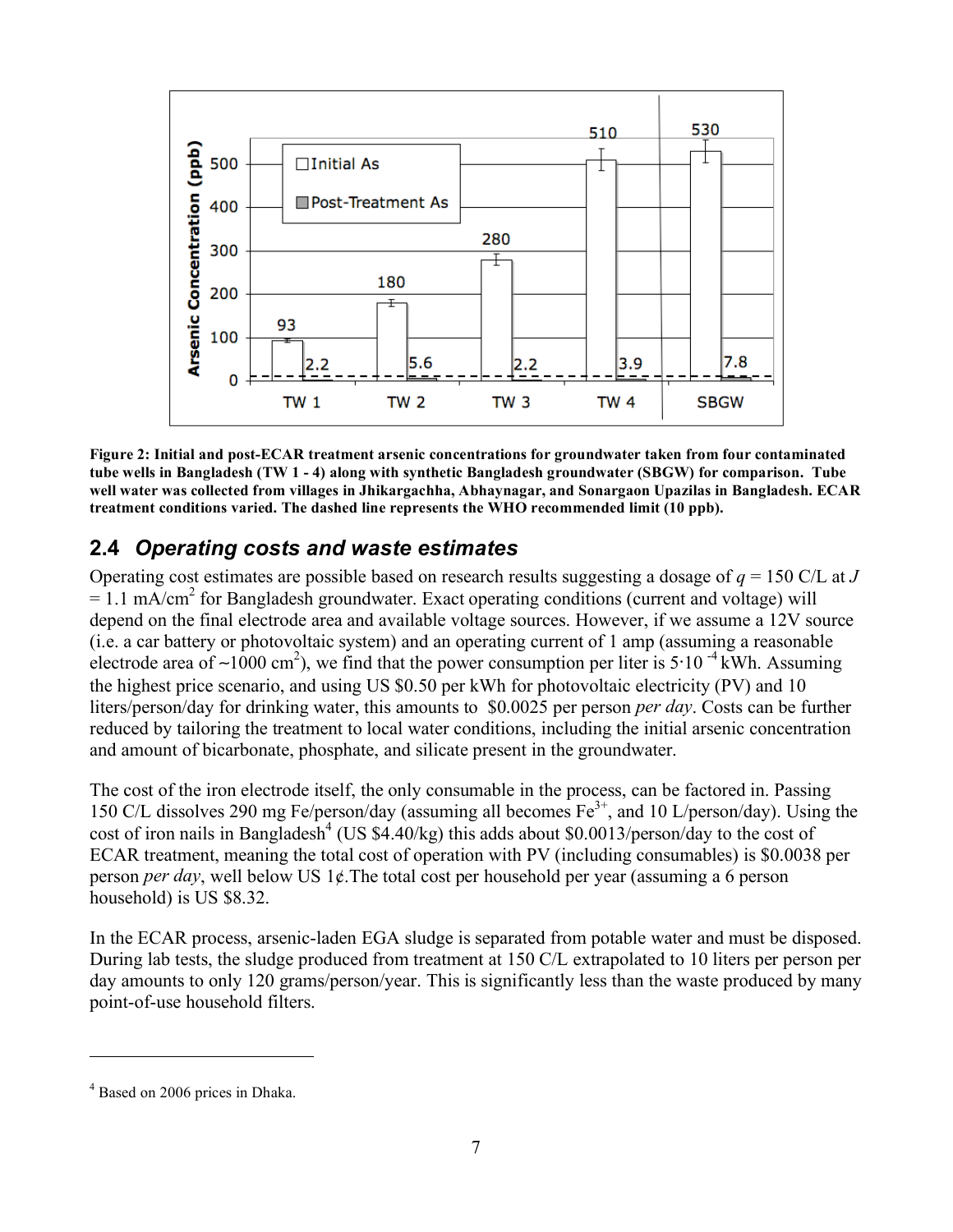# **3 Technology Implementation**

The most common implementation scheme for arsenic treatment in Bangladesh is the distribution of household filters containing a low cost arsenic adsorbent. A household implementation scheme requires each family to properly maintain a filter system. This requirement leads to a number of undesirable results. Filter maintenance is time consuming, and high abandonment rates of household filter systems are attributed in large part to the amount of maintenance and attention required (Ahmad et al., 2003). In addition, households have no ability to monitor arsenic concentrations and thus no feedback to determine when maintenance or replacement is required,meaning that some households making every attempt to treat their water are drinking arsenic-contaminated water. The lack of monitoring capability also adds to inefficiency of arsenic removal, since adsorbent dosages must be overestimated to cover the highest possible arsenic concentrations and harshest possible composition of ions that compete with arsenic for adsorbent sites. Finally, household systems limit the available technologies to those that can be powered in a rural area, usually omitting highly efficient technologies that require electricity.

An alternative to household implementation is a community clean water center with full cost recovery. This means that clean water would be sold at an affordable price from a central community location. Studies have shown a strong preference for community scale treatment over household filters (Ahmad et al., 2003). A community center is advantageous because it (1) removes the burden of maintenance from the households, (2) allows for centralized monitoring of water quality, both ensuring that the treated water continues to be safe and allowing treatment to be tailored to local water conditions, lowering costs and waste, and (3) allows for rapid upgrades as new safer or lower cost technology is developed. A community system operating under full cost recovery is key to providing sustainable water treatment over time. A modest profit would provide an incentive for local stakeholders to efficiently maintain the system, tailor the technology to local conditions, monitor water quality, and upgrade the technology as appropriate. Importantly, it would also allow Bangladeshis to reap the benefits of electric technologies such as ECAR.

ECAR technology is very compatible with a community clean water center operating under full cost recovery. Operating costs, including electricity and consumable iron, are estimated to be very low (\$0.0038/person/day or \$8.32/household/year; see above). Waste produced is very low (120 grams/person/year). The iron required is very low, reducing the need for a continuous supply chain (the full amount of iron need for a center serving 6000 people is only 635 kg per year, which could be supplied in a single shipment). The constant current circuitry required is simple, robust, and readily available. Electrochemical cleaning of the electrodes can be achieved by switching the current direction once per day (avoiding the use of toxic or corrosive regeneration chemicals). ECAR technology is scalable. Finally, initial tests (presented above) show that ECAR is very effective at reducing high levels (500-600 ppb) of arsenic in Bangladesh groundwater, including both As(V) and As(III), to below the WHO recommended maximum limit of 10 ppb.

# **4 Policy Implications**

The community clean water center with full cost recovery model has been successfully implemented in India through the use of public-private partnerships (PPP). WaterHealth International<sup>5</sup> (Irvine, CA)

 $\overline{a}$ 

<sup>5</sup> www.waterhealth.com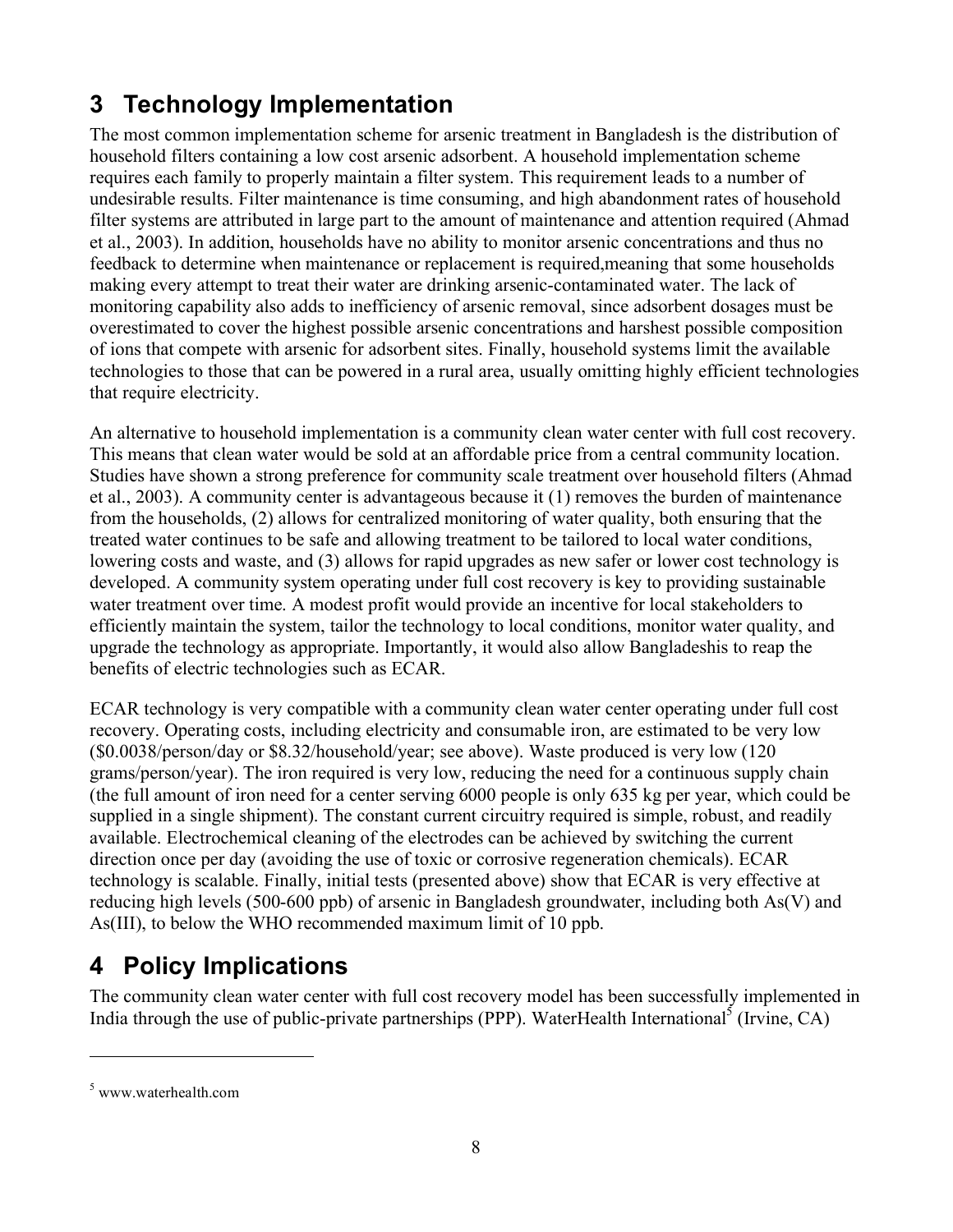provides clean drinking water to more than a million people in rural Indian villages through publiclyowned, privately-managed village-scale water treatment centers. For WaterHealth, the PPP is a partnership between a local financial institution, a local NGO, a private company constructing and maintaining the treatment center, and the local village government. Users pay a small fee ( $\sim$  2.5 US cents per 10 liters) to collect clean water from the treatment center, covering the capital and operating costs as well as a modest profit. Participation by the financial institution allows for low upfront costs to the village. The center is paid off over 8 years.

The PPP model is an innovative way to balance the tradeoffs between public and private water treatment. Community participation is encouraged through the partnership with the local government and liaison activities provided by the local NGO. The ability to retain a modest profit encourages tailoring services to the local conditions and demands<sup>6</sup>, as well as using new technologies to cut costs without sacrificing water quality. Water quality monitoring and affordability can be enforced by local government ownership of the treatment center. Policy should encourage and incentivize these partnerships to allow for rapid scale-up of clean water provision throughout Bangladesh.

## **5 Next Steps - Field Testing a Prototype**

 $\overline{a}$ 

A small-scale continuous flow prototype device based on ECAR technology has been built (Figure 3). The prototype was found to successfully reduce 600 ppb As to below the WHO limit in synthetic Bangladesh groundwater (data to be published at a later date). The prototype was recently operated in Bangladesh and arsenic-contaminated region of Cambodia, achieving very promising results. It is currently being prepared for more rigorous field-testing in Bangladesh.



**Figure 3: ECAR prototype device (shown by arrow) being tested at Bangladesh University of Engineering and Technology (BUET), in Dhaka, Bangladesh. Notice the 12V car battery - in the field, batteries could be coupled with solar photovoltaic panels.** 

 $6$  WaterHealth has found that the sale price of water is cheap enough to enable local entrepreneurs to make a profit delivering water to the users door - mitigating the inconvenience of having to walk to the community center.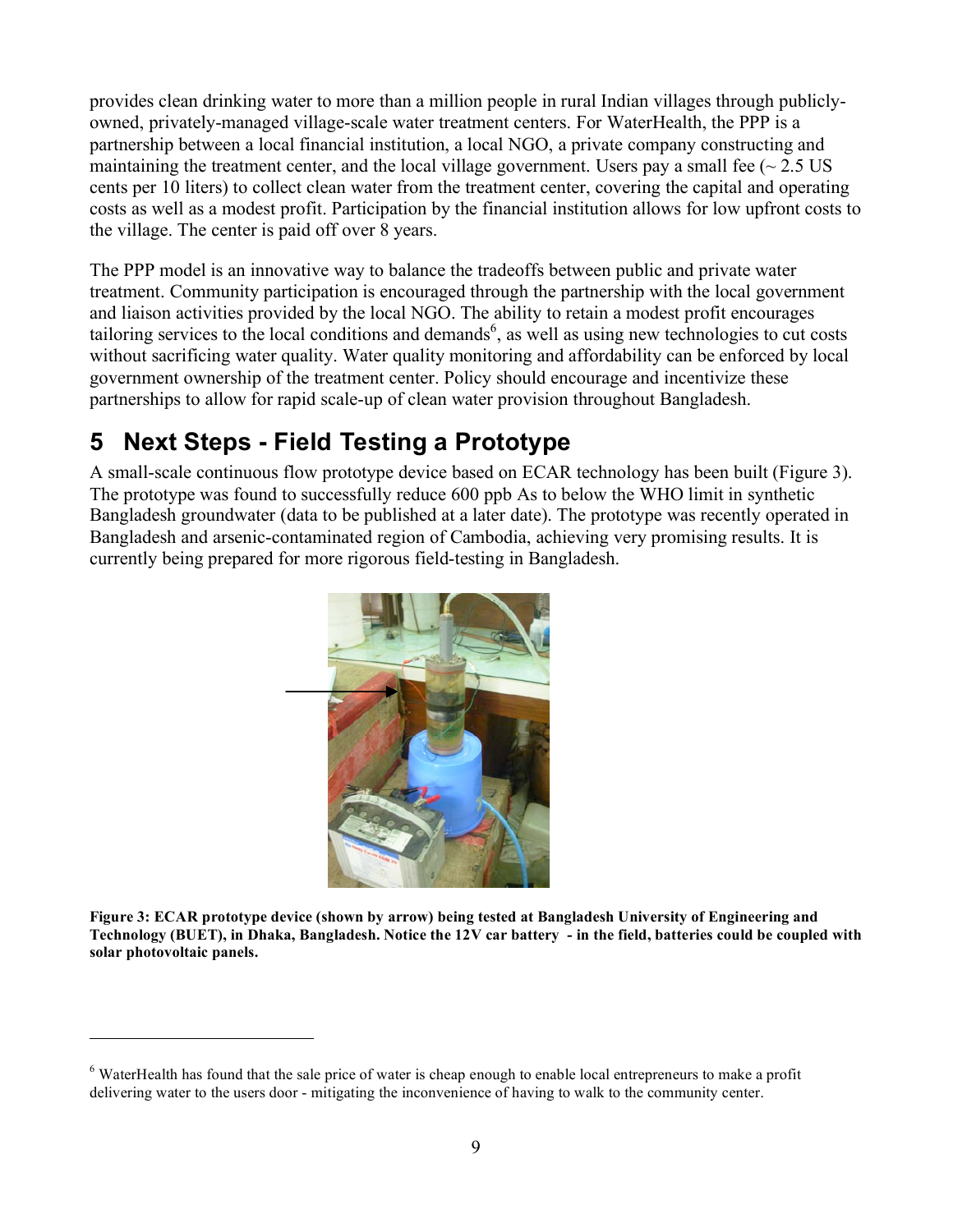# **6 Conclusions**

Electrochemical arsenic remediation (ECAR) has been successfully tested in synthetic Bangladesh water and found capable of reducing 600 ppb As (including 300 ppb As(III)) to below the WHO recommended limit of 10 ppb. The effect of current density and change density has been explored and each has been found to affect arsenic removal capacity in some way. In general, it was found that removal capacity increased in the order of  $j = 0.02$  mA/cm<sup>2</sup> > 1.1 mA/cm<sup>2</sup> > 5.0 mA/cm<sup>2</sup>, though further exploration of the independent effect of current processing time is needed. The charge density requirements to reach the WHO limit vary with current density. The most viable conditions tested (based on a treatment time < 3 hours) were  $j = 1.1$  mA/cm<sup>2</sup> and  $q = 150$  C/L.

ECAR treatment has been used to treat real Bangladesh groundwater with initial arsenic concentrations between 93 - 510 ppb. In all cases, ECAR was able to reduce arsenic levels to below the WHO limit.

In light of the failure to achieve widespread adoption of household filters in Bangladesh, we propose a community clean water centers with full cost recovery. This not only improves upon the household model, but also makes electricity-based technology viable in potentially non-electrified rural areas. ECAR technology is very compatible with this model due to its low estimated operating cost (\$0.0038/person/day including a PV electricity supply and consumable iron), low waste output (120 grams/person/year), easy maintenance that requires no strong alkalies or corrosive acids, limited supply chain needs, and scalability. Public-private partnerships (PPP) should be encouraged by policy to ensure sustainable operation and rapid scale up of community clean water centers.

## **7 Acknowledgements**

We would like to thank our many funders: LBNL's Laboratory Director's Research and Development (LDRD) Program, the UC Berkeley Blum Center for Developing Economies, the USEPA P3 award, the UC Berkeley Bears Breaking Boundaries Contest, the UC Berkeley Sustainable Products and Solutions Program, and UC Berkeley Big Ideas Marketplace. We would also like to thank Lawrence Berkeley National Laboratory, which is where the bulk of our preliminary research has occurred. Thanks to the Berkeley Arsenic Alleviation Group (BAAG), especially Johanna Mathieu, for valuable collaboration and advice. Thanks to Iqbal and Kamal Quadir who provided us funds and support for our first trip to Bangladesh.

## **8 References**

- Ahmad, J., Goldar, B.N., Misra, S. and Jakariya, M., 2003. "Willingness to pay for arsenic-free, safe drinking water in Bangladesh." New Delhi, India: Water and Sanitation Programme–South Asia, The World Bank.
- Balasubramanian, N. and Madhavan, K., 2001. "Arsenic removal from industrial effluent through electrocoagulation." Chemical Engineering & Technology, 24(5): 519-521.
- Beck, R., 2007. "World facing arsenic timebomb." BBC News: http://news.bbc.co.uk/2/hi/science/nature/6968574.stm.
- BGS, 2001. "Arsenic contamination of groundwater in Bangladesh." WC/00/19, British Geological Survey, Keyworth.
- Bhattacharya, P., Jacks, G., Ahmed, K.M., Routh, J. and Khan, A.A., 2002. "Arsenic in groundwater of the Bengal delta plain aquifers in Bangladesh." Bulletin of Environmental Contamination and Toxicology, 69(4): 538-545.